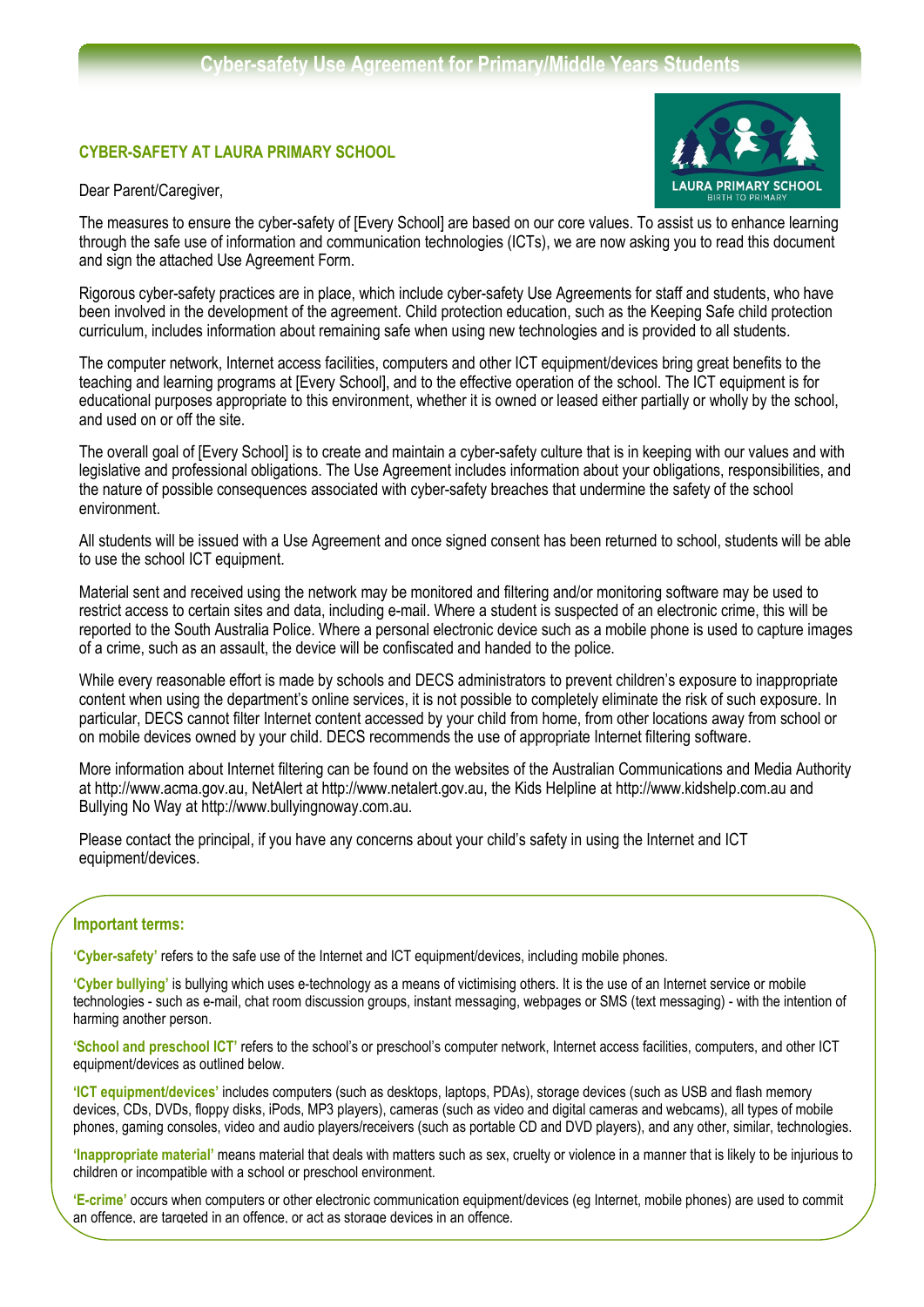Parents/caregivers play a critical role in developing knowledge, understanding and ethics around their child's safety and safe practices regardless of the time of day. Being cyber-safe is no exception and we invite you to discuss with your child the following strategies to help us stay safe when using ICT at school [or preschool] and after formal school [or preschool] hours.

- **1.** I will not use school ICT equipment until my parents/caregivers and I have signed my Use Agreement Form and the completed form has been returned to school.
- **2.** I will use the computers and other ICT equipment only for my learning.
- **3.** I will go online or use the Internet at school only when a teacher gives permission and an adult is present.
- **4.** If I am unsure whether I am allowed to do something involving ICT, I will ask the teacher first.
- **5.** If I have my own user name, I will log on only with that user name. I will not allow anyone else to use my name.
- **6.** I will keep my password private.
- **7.** I will use the Internet, e-mail, mobile phones or any ICT equipment only for positive purposes, not to be mean, rude or offensive, or to bully, harass, or in any way harm anyone else, or the school itself, even if it is meant as a joke.
- **8.** While at school, I will:
	- attempt to search for things online that I know are acceptable at our school. This would exclude anything that is rude or violent or uses unacceptable language such as swearing
	- report any attempt to get around, or bypass, security, monitoring and filtering that is in place at our school.
- **9.** If I find anything that upsets me, is mean or rude, or that I know is not acceptable at our school, I will:
	- not show others
	- turn off the screen
	- get a teacher straight away.
- **10.** Only with written permission from home and the school will I bring any ICT equipment/devices to school. This includes things like mobile phones, iPods, games, cameras, and USB/portable drives.
- **11.** Only with written permission from the teacher will I connect any ICT device to school ICT, or run any software (eg a USB/portable drive, camera or phone). This includes all wireless/Bluetooth technologies.
- **12.** The school cyber-safety strategies apply to any ICTs brought to school.
- **13.** To ensure my compliance with copyright laws, I will download or copy any files such as music, videos, games or programs only with the permission of a teacher or the owner of the original material.
- **14.** I will ask my teacher's permission before I put any personal information online. Personal identifying information includes any of the following:
	- my full name
	- my address
	- my e-mail address
	- my phone numbers
	- photos of me and/or people close to me.
- **15.** I will respect all school lCTs and will treat all ICT equipment/devices with care. This includes:
	- not intentionally disrupting the smooth running of any school ICT systems
	- not attempting to hack or gain unauthorised access to any system
	- following all school cyber-safety strategies, and not joining in if other students choose to be irresponsible with ICTs
	- reporting any breakages/damage to a staff member.
- **16.** If I do not follow cyber-safety practices the school may inform my parents/caregivers. In serious cases, the school may take disciplinary action against me. My family may be charged for repair costs. If illegal material or activities are involved or e-crime is suspected, it may be necessary for the school to inform the police and hold securely personal items for potential examination by police. Such actions may occur even if the incident occurs off-site and/or out of school hours.